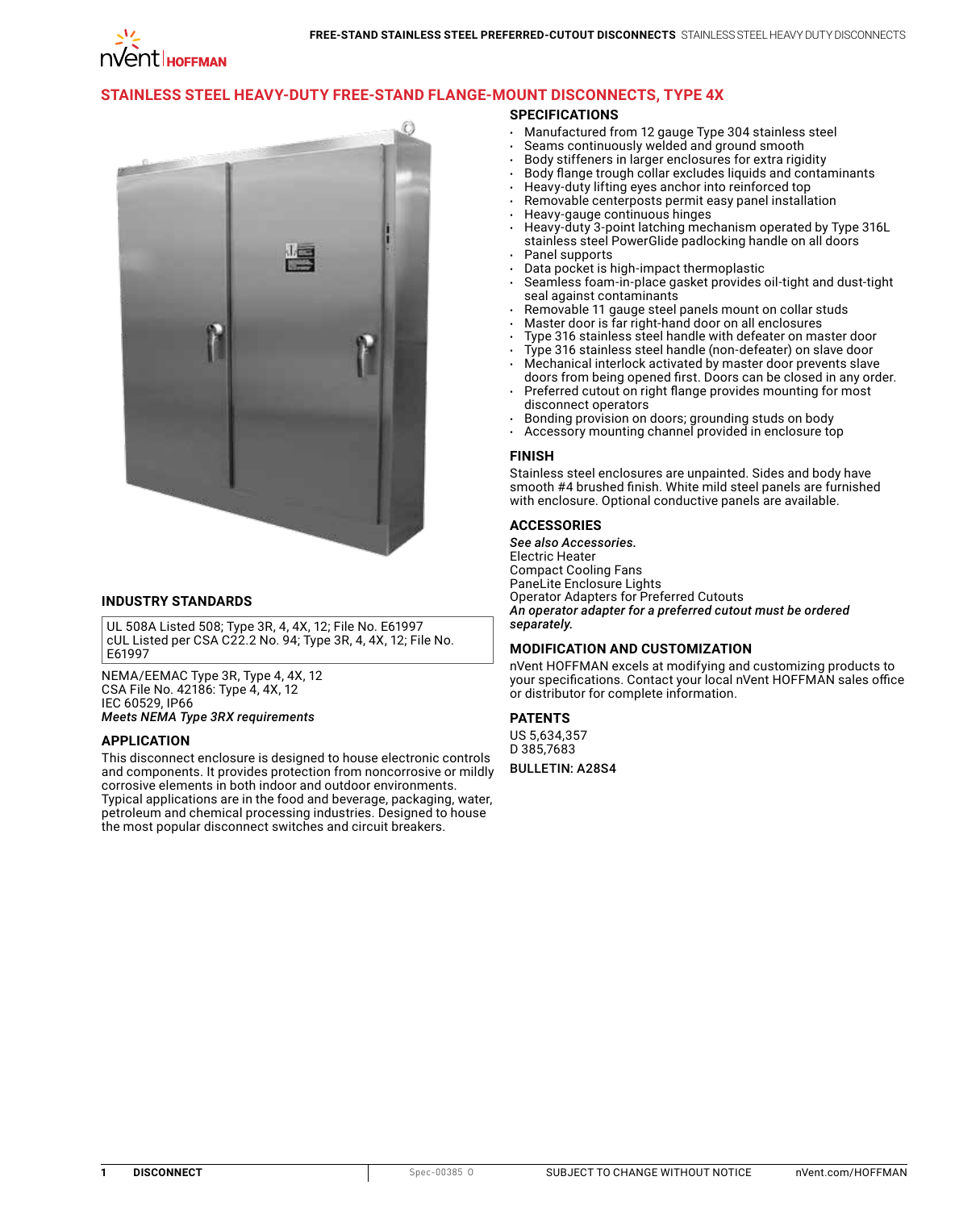

### Standard Product **One-Door Enclosures**

| <b>Catalog Number</b> | AxBxC in.                         | AxBxC mm          | Panel   | <b>Conductive Panel</b> | Panel Size (in.) | Panel Size (mm) |
|-----------------------|-----------------------------------|-------------------|---------|-------------------------|------------------|-----------------|
| A72XM2818SSN4         | 72.12 x 28.25 x 18.12             | 1832 x 718 x 460  | A72PM28 | A72PM28G                | 60.00 x 21.75    | 1524 x 552      |
| A72XM3418SSN4         | 72.12 x 34.25 x 18.12             | 1832 x 870 x 460  | A72PM34 | A72PM34G                | 60.00 x 27.75    | 1524 x 705      |
| A72XM4018SSN4         | 72.12 x 40.25 x 18.12             | 1832 x 1022 x 460 | A72PM40 | A72PM40G                | 60.00 x 33.75    | 1524 x 857      |
| A84XM4018SSN4         | 84.12 x 40.25 x 18.12             | 2137 x 1022 x 460 | A84PM40 | A84PM40G                | 72.00 x 33.75    | 1829 x 857      |
| A90XM4018SSN4         | 90.12 x 40.25 x 18.12             | 2289 x 1022 x 460 | A90PM40 | A90PM40G                | 78.00 x 33.75    | 1981 x 857      |
| A90XM4020SSN4         | $90.12 \times 40.25 \times 20.12$ | 2289 x 1022 x 511 | A90PM40 | A90PM40G                | 78.00 x 33.75    | 1981 x 857      |
| A84XM4024SSN4         | 84.12 x 40.25 x 24.12             | 2137 x 1022 x 613 | A84PM40 | A84PM40G                | 72.00 x 33.75    | 1829 x 857      |
| A90XM4024SSN4         | 90.12 x 40.25 x 24.12             | 2289 x 1022 x 613 | A90PM40 | A90PM40G                | 78.00 x 33.75    | 1981 x 857      |

White mild steel panels are furnished with enclosure. Purchase conductive panels separately.

All 24.12-in. (613-mm) and deeper enclosures using short connecting rods in the following models require a Hoffman platform assembly, catalog number ADSCPA, purchased separately. • ABB Controls flange operated devices<br>• Cu paragraph for option)

The platform assembly can be omitted if long connecting rods are ordered in place of short connecting rods. • For Cutler-Hammer operating mechanisms C371E and C371F order catalog number C371CS1 connecting rod. For C371G and C371K order catalog number C371CS2 connecting rod. •For General Electric devices, order catalog number TDSR extended length drive rod •For Square D devices, order catalog number 9422-R2 extra long operating<br>rod(s

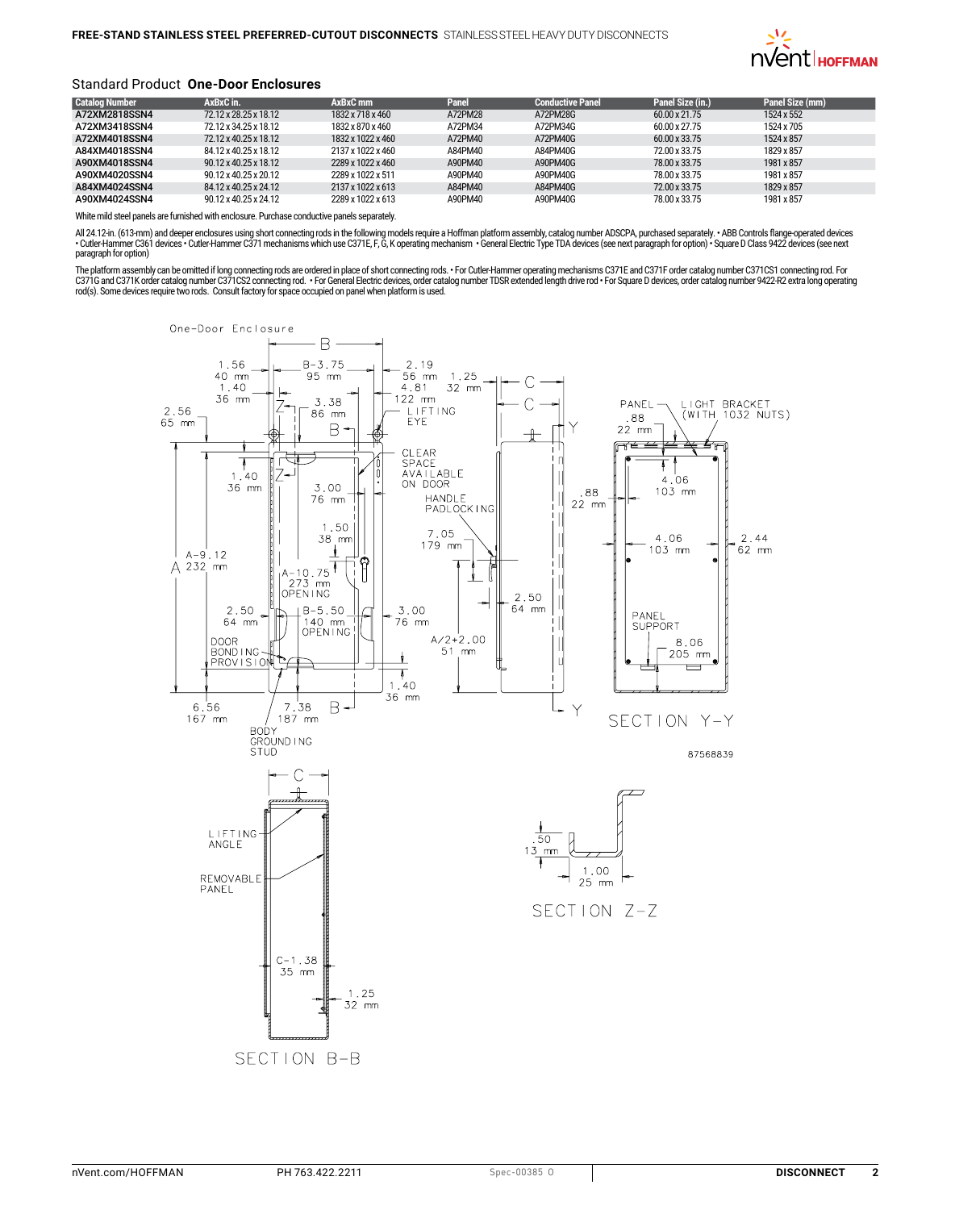

### Standard Product **Two-Door Enclosures**

| <b>Catalog Number</b> | AxBxC in.             | AxBxC mm          | Panel   | <b>Conductive Panel</b> | Panel Size (in.)     | Panel Size (mm) |
|-----------------------|-----------------------|-------------------|---------|-------------------------|----------------------|-----------------|
| A72XM5418SSN4         | 72.12 x 54.50 x 18.12 | 1832 x 1384 x 460 | A72PM54 | A72PM54G                | 60.00 x 48.00        | 1524 x 1219     |
| A72XM6618SSN4         | 72.12 x 66.50 x 18.12 | 1832 x 1689 x 460 | A72PM66 | A72PM66G                | 60.00 x 60.00        | 1524 x 1524     |
| A72XM7818SSN4         | 72.12 x 78.50 x 18.12 | 1832 x 1994 x 460 | A72PM78 | A72PM78G                | $60.00 \times 72.00$ | 1524 x 1829     |
| A84XM7818SSN4         | 84.12 x 78.50 x 18.12 | 2137 x 1994 x 460 | A84PM78 | A84PM78G                | 72.00 x 72.00        | 1829 x 1829     |
| A90XM7818SSN4         | 90.12 x 78.50 x 18.12 | 2289 x 1994 x 460 | A90PM78 | A90PM78G                | 78.00 x 72.00        | 1981 x 1829     |
| A90XM7820SSN4         | 90.12 x 78.50 x 20.12 | 2289 x 1994 x 511 | A90PM78 | A90PM78G                | 78.00 x 72.00        | 1981 x 1829     |
| A72XM7824SSN4         | 72.12 x 78.50 x 24.12 | 1832 x 1994 x 613 | A72PM78 | A72PM78G                | $60.00 \times 72.00$ | 1524 x 1829     |
| A84XM7824SSN4         | 84.12 x 78.50 x 24.12 | 2137 x 1994 x 613 | A84PM78 | A84PM78G                | 72.00 x 72.00        | 1829 x 1829     |
| A90XM7824SSN4         | 90.12 x 78.50 x 24.12 | 2289 x 1994 x 613 | A90PM78 | A90PM78G                | 78.00 x 72.00        | 1981 x 1829     |

White mild steel panels are furnished with enclosure. Purchase conductive panels separately.

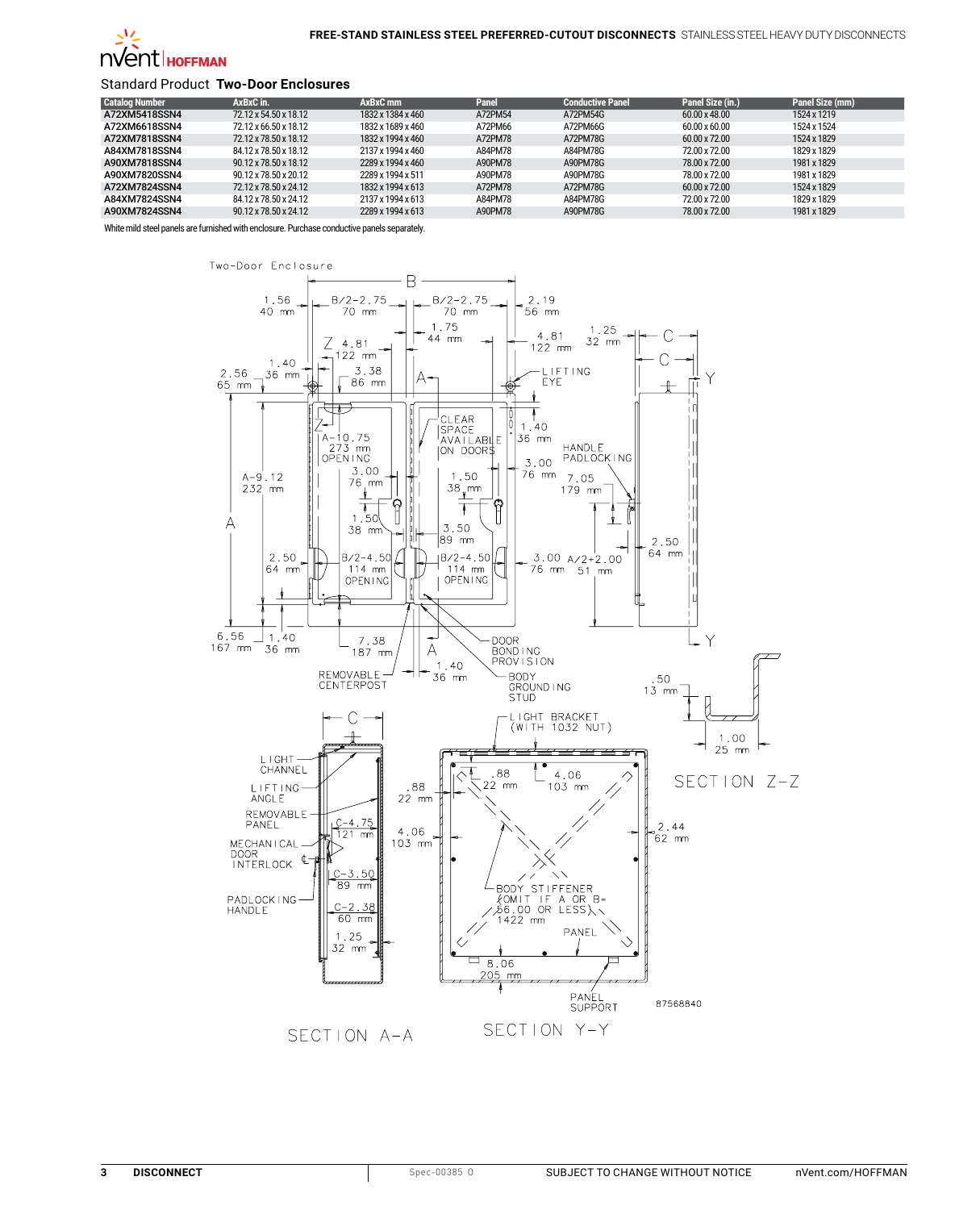

### Standard Product **Three-Door Enclosures**

| <b>Catalog Number</b> | AxBxC in.              | AxBxC mm          | Large<br>Panel | Conductive<br>Large<br>Panel | Number of Size of<br>Large<br><b>Panels</b> | Large<br>Panels (in.) | Size of<br>Large<br>Panels (mm) | <b>Small</b><br>Panel | <b>Small</b><br>Conductive<br>Panel | Number of<br>Small<br>Panels | Size of<br><b>Small</b><br>Panels (in.) | Size of<br><b>Small</b><br>Panels (mm) |
|-----------------------|------------------------|-------------------|----------------|------------------------------|---------------------------------------------|-----------------------|---------------------------------|-----------------------|-------------------------------------|------------------------------|-----------------------------------------|----------------------------------------|
| A72XM3E018SSN4        | 72.12 x 100.75 x 18.12 | 1832 x 2559 x 460 | A72PM66        | A72PM66G                     |                                             | $60.00 \times 60.00$  | 1524 x 1524                     | A72PM34               | A72PM34G                            |                              | $60.00 \times 27.75$                    | 1524 x 705                             |
| A72XM3EW18SSN4        | 72.12 x 118.75 x 18.12 | 1832 x 3016 x 460 | A72PM78        | A72PM78G                     |                                             | 60.00 x 72.00         | 1524 x 1829                     | A72PM40               | A72PM40G                            |                              | 60.00 x 33.75                           | 1524 x 857                             |
| A84XM3EW18SSN4        | 84.12 x 118.75 x 18.12 | 2137 x 3016 x 460 | A84PM78        | A84PM78G                     |                                             | 72.00 x 72.00         | 1829 x 1829                     | A84PM40               | A84PM40G                            |                              | 72.00 x 33.75                           | 1829 x 857                             |
| A84XM3EW24SSN4        | 84.12 x 118.75 x 24.12 | 2137 x 3016 x 613 | A84PM78        | A84PM78G                     |                                             | 72.00 x 72.00         | 1829 x 1829                     | A84PM40               | A84PM40G                            |                              | 72.00 x 33.75                           | 1829 x 857                             |
| A90XM3EW24SSN4        | 90.12 x 118.75 x 24.12 | 2289 x 3016 x 613 | A90PM78        | A90PM78G                     |                                             | 78.00 x 72.00         | 1981 x 1829                     | A90PM40               | A90PM40G                            |                              | 78.00 x 33.75                           | 1981 x 857                             |

White mild steel panels are furnished with enclosure. Purchase conductive panels separately.

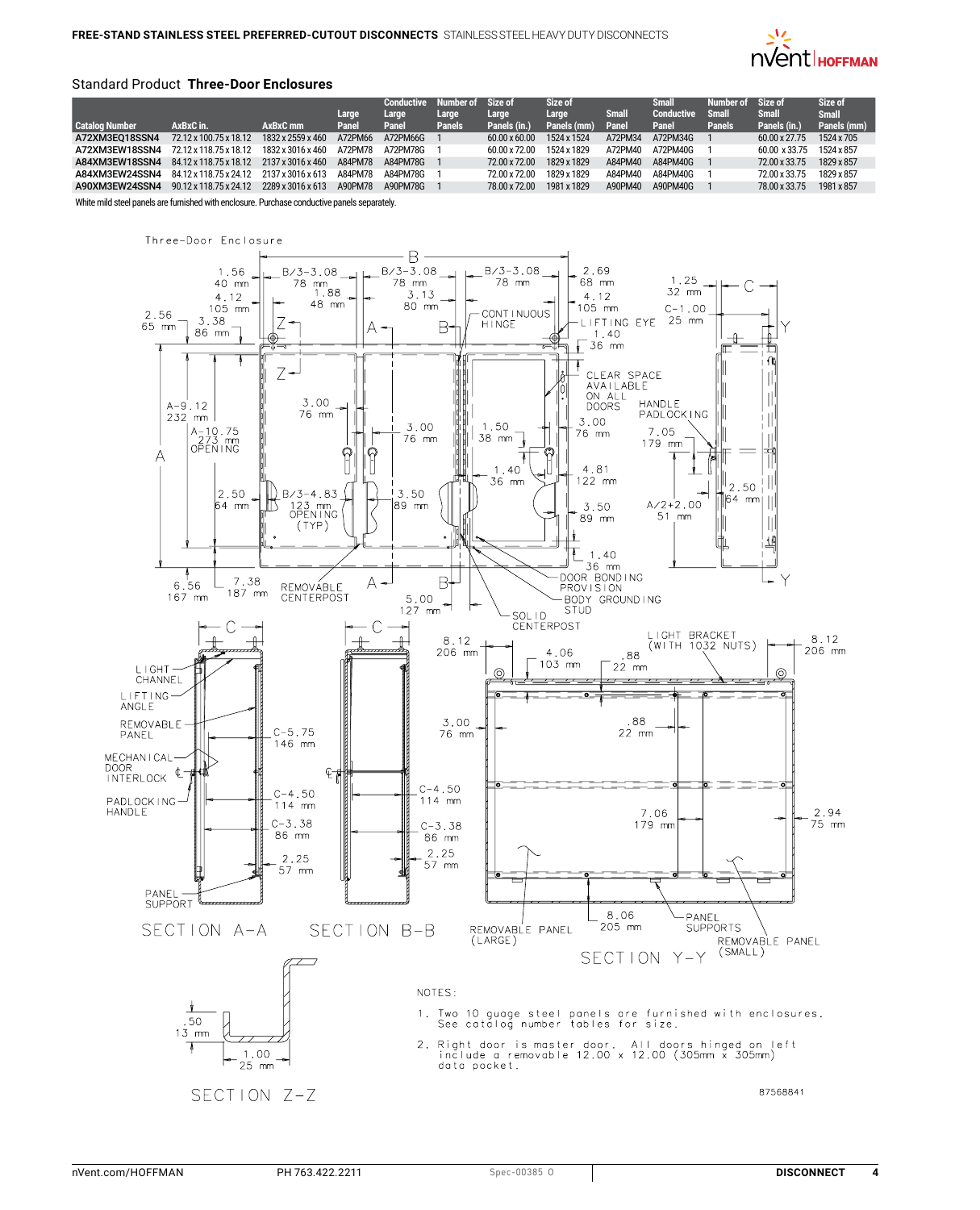

### Standard Product **Four- and Five-Door Enclosures**

|                |                        |                               | Number of |                     | Numher    | Size of                         | Sizes of                   |
|----------------|------------------------|-------------------------------|-----------|---------------------|-----------|---------------------------------|----------------------------|
| Catalog Number | AxBxC in.              | AxBxC <sub>mm</sub>           | Doors     | Panel               | of Panels | Panels (in.)                    | Panels (mm)                |
| A72XM4EW18SSN4 | 72.12 x 158.00 x 18.12 | 1832 x 4013 x 460             |           | A72PM78             |           | $60.00 \times 72.00$            | 1524 x 1829                |
| A84XM4EW18SSN4 | 84.12 x 158.00 x 18.12 | 2137 x 4013 x 460             |           | A84PM78             |           | 72.00 x 72.00                   | 1829 x 1829                |
| A84XM5EW24SSN4 | 84.12 x 197.75 x 24.12 | $2137 \times 5023 \times 613$ |           | A84PM78 and A84PM40 | 2 and 1   | 72.00 x 72.00 and 72.00 x 33.75 | 1829 x 1829 and 1329 x 857 |

White mild steel panels are furnished with enclosure. Optional conductive panels are available.

All 24.12-in. (613-mm) and deeper enclosures using short connecting rods in the following models require a Hoffman platform assembly, catalog number ADSCPA, purchased separately. • ABB Controls flange operated devices •<br>Ea devices (see next paragraph for option)

The platform assembly can be omitted if long connecting rods are ordered in place of short connecting rods. • For Eaton Cutler-Hammer operating mechanisms C371E and C371F order catalog number C371CS1 connecting rod. For C371G and C371K order catalog number C371CS2 connecting rod. • For General Electric devices, order catalog number TDSR extended length drive rod • For Schneider Square D devices, order catalog number 9422-R2 extra long operating rod(s). Some devices require two rods. Consult factory for space occupied on panel when platform is used.



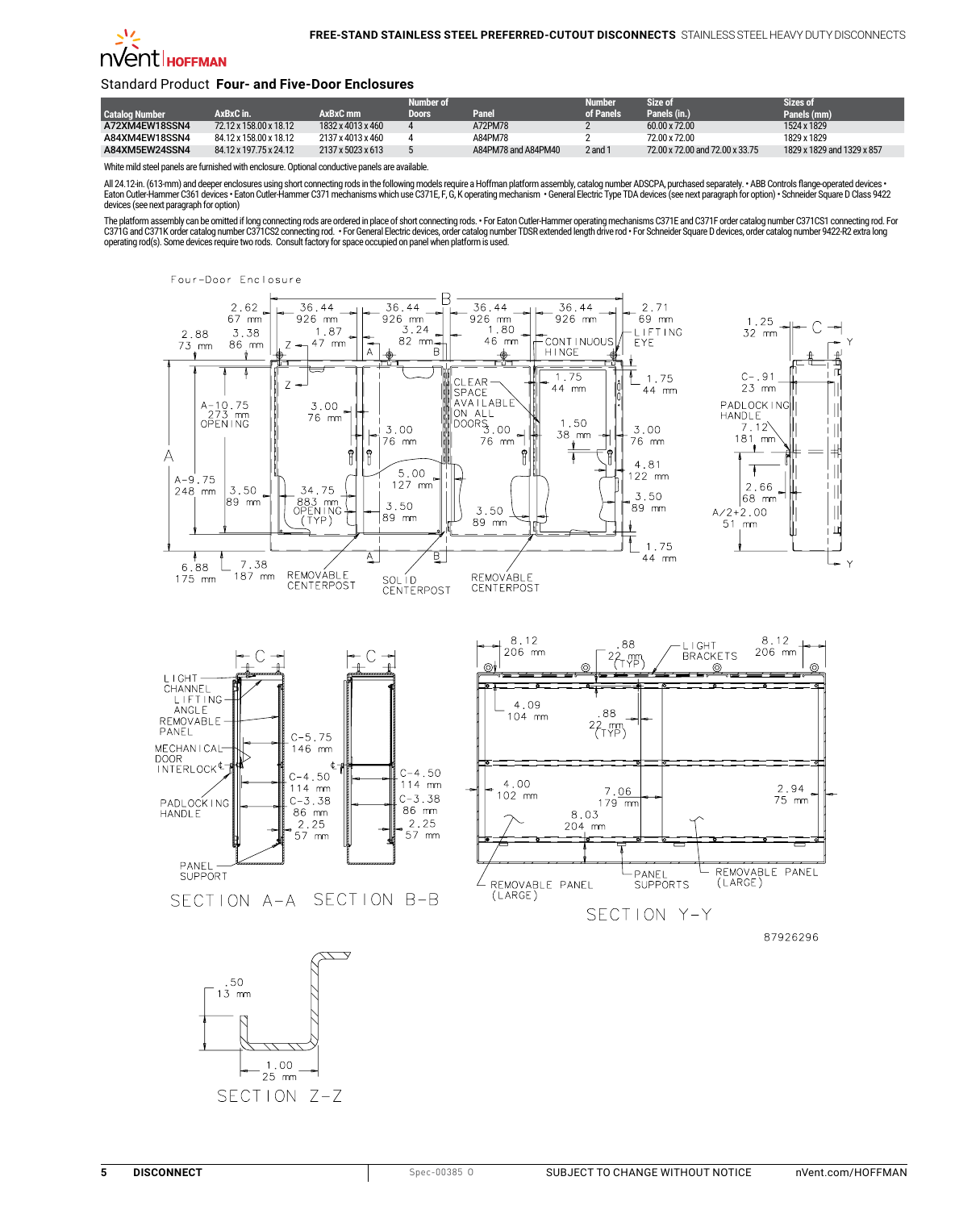# **EXAMPLE**

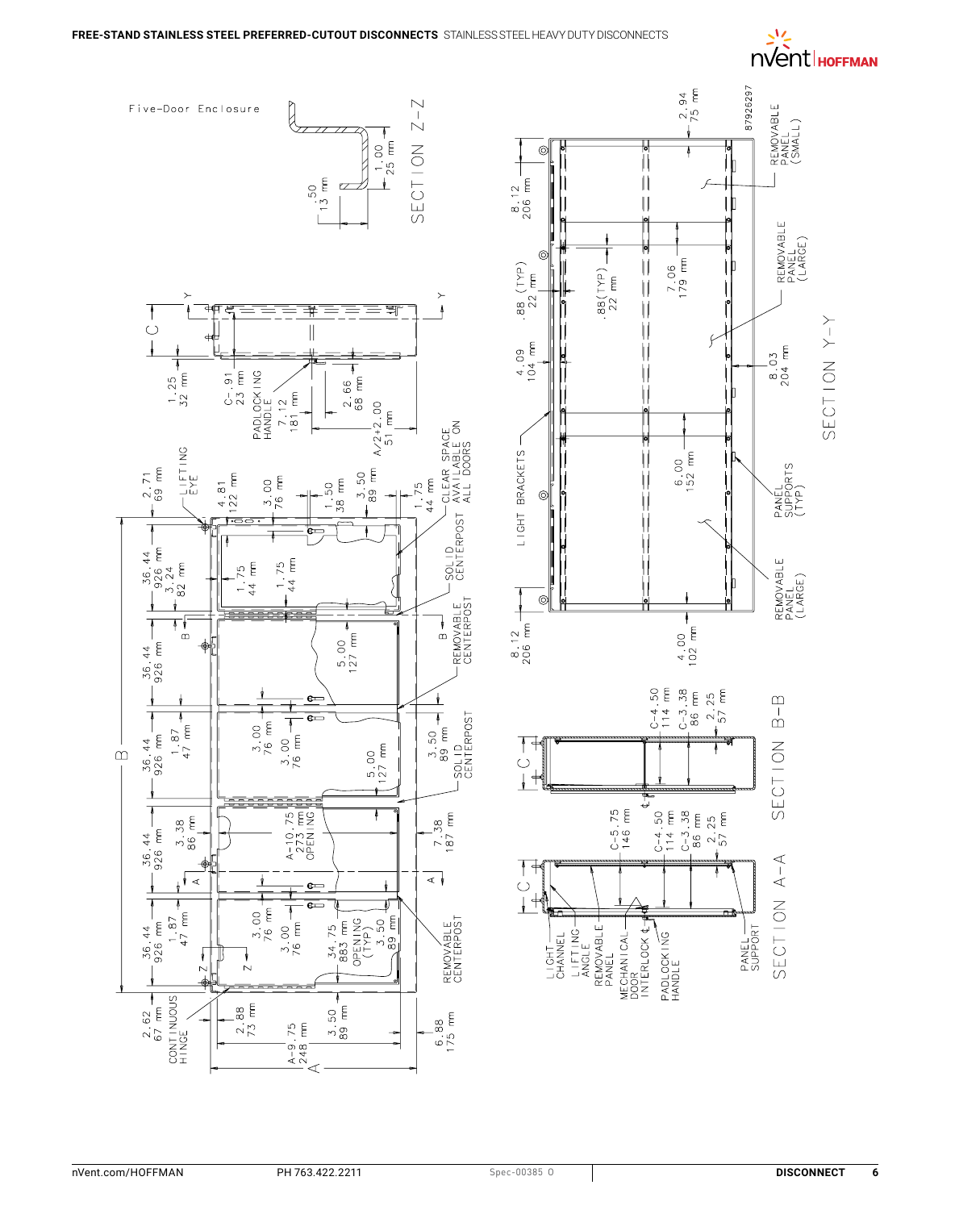### **Free-Stand Stainless Steel Preferred-Cutout Disconnects** Stainless Steel Heavy Duty Disconnects

# **NVent** HOFFMAN

## **Disconnect Mounting Space**

Disconnects will occupy space on panel shown by dimensions E1, F1 and G1 in the diagram. Wiring space W1 is available when disconnect is installed in the enclosure.

*See the Technical Information section for E1 Spacing by Enclosure Height for various disconnect switch manufacturers.*

Refer to *National Electrical Code®*, 2005 article 430-10(b) for wiring space required for line side conductors to be connected to disconnect.

### **Verify your application to determine if wiring space is adequate.**

### **All 24.12-in. (613-mm) and deeper enclosures** using short

connecting rods by the following manufacturers require a Hoffman platform assembly, catalog number ADSCPA, purchased separately.

- ABB Controls flange-operated devices
- Eaton Cutler-Hammer C361 devices
- Eaton Cutler-Hammer C371 mechanisms which use C371E, F, G, K operating mechanism (see Disconnect Enclosure Accessories)
- General Electric Type TDA devices (see Disconnect Enclosure Accessories)
- Schneider Square D® Class 9422 devices (see Disconnect Enclosure Accessories)

The platform assembly can be omitted if long connecting rods are ordered in place of short connecting rods.

- For Eaton Cutler-Hammer operating mechanisms C371E and C371F order catalog number C371CS1 connecting rod. For C371G and C371K order catalog number C371CS2 connecting rod. For General Electric devices, order catalog number TDSR
- extended length drive rod
- For Schneider Square D devices, order catalog number 9422-R2 extra long operating rod(s). Some devices require two rods.

Consult factory for space occupied on panel when platform is used.

### **A Complete Assembly Consists of:**

- 1. An enclosure<br>2. A panel
- 2. A panel
- 3. An operator adapter (see Disconnect Enclosure Accessories in this publication to select the proper operator adapter for the brand and type of disconnect being used). *Door hardware is furnished with enclosure.*
- 4. A disconnect device.